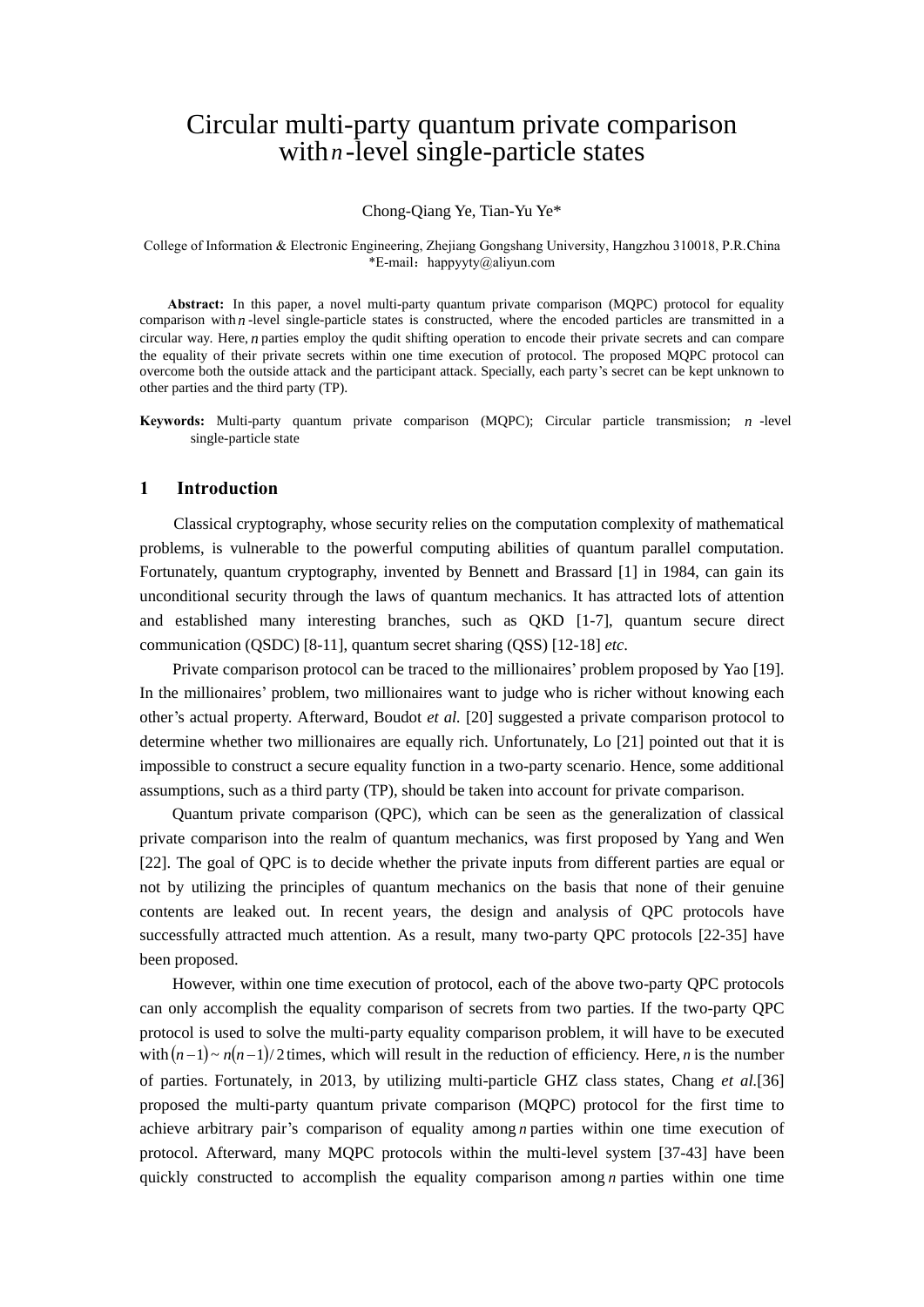execution of protocol. For example, in 2014, Liu *et al.* [37] proposed a MQPC protocol using  $d$  dimensional basis states without entanglement swapping; and in 2017, Ji and Ye [39] presented a MQPC protocol based on the entanglement swapping of *d* -level cat states and *d* -level Bell states.

Based on the above analysis, in this paper, we propose a novel MQPC protocol by using *d* -level single-particle states, where the encoded particles are transmitted in a circular way. The proposed protocol can compare the equality of secrets from *n* parties with the help of a semi-honest TP within one time execution of protocol. Here, TP is semi-honest in the sense that she may misbehave on her own but is not allowed to collude with anyone else.

# **2 Preliminary knowledge**

*i*

π

2

In a *<sup>n</sup>* -level quantum system, a common basis of single photons can be expressed as

$$
T_1 = \{ \mid k \rangle \}, \quad k \in \{0, 1, \dots, n - 1 \} \,.
$$

Each element in the set  $T_1$  is orthogonal to the others. Performing the *n* th order discrete quantum Fourier transform F on each state in  $T_1$  can form another basis which can be described as Eq.(2):

$$
T_2 = \left\{ F \middle| k \right\} = \left\{ \frac{1}{\sqrt{n}} \sum_{j=0}^{n-1} \omega^{jk} \middle| j \right\}. \tag{2}
$$

Here,  $\omega = e^{-n}$ *e*  $\omega$  $= e^{-n}$  and  $k \in \{0,1,\dots,n-1\}$ . Each element in the set  $T_2$  is also orthogonal to the others. Apparently, the two sets,  $T_1$  and  $T_2$ , are two common conjugate bases. The unitary operation shown in Eq.(3), represents the qudit shifting operation, where the symbol " $\oplus$ " denotes the addition modulo *n* and  $m \in \{0,1,\ldots,n-1\}$ . It is easy to verify that after the particle  $|k\rangle$  is performed with the qudit shifting operation  $U_m$ , its state is converted into  $k \oplus m$ .

$$
U_m = \sum_{r=0}^{n-1} \left| r \oplus m \right\rangle \left\langle r \right|.
$$
 (3)

*Theorem 1. After the particle*  $F|k\rangle$  is performed with the qudit shifting operation  $U_m$ , its state *is kept unchanged.*

*Proof.* (i) After the particle  $F|k\rangle$  is performed with the qudit shifting operation  $U_1$ , its state evolves into

$$
U_1 F|k\rangle = \left(\sum_{r=0}^{n-1} |r \oplus 1\rangle\langle r|\right) \frac{1}{\sqrt{n}} \sum_{j=0}^{n-1} \omega^{jk} |j\rangle
$$
  
\n
$$
= \left(\sum_{r=0}^{n-2} |r+1\rangle\langle r| + |0\rangle\langle n-1|\right) \frac{1}{\sqrt{n}} \sum_{j=0}^{n-1} \omega^{jk} |j\rangle
$$
  
\n
$$
= \left(\sum_{r=0}^{n-2} |r+1\rangle\langle r|\right) \frac{1}{\sqrt{n}} \sum_{j=0}^{n-1} \omega^{jk} |j\rangle + \frac{1}{\sqrt{n}} \omega^{(n-1)k} |0\rangle
$$
  
\n
$$
= \frac{1}{\sqrt{n}} \sum_{r=0}^{n-2} \omega^{rk} |r+1\rangle + \frac{1}{\sqrt{n}} \omega^{(n-1)k} |0\rangle.
$$
 (4)

By replacing  $r + 1$  with  $t$   $(t \in \{1, 2, ..., n-1\})$ , Eq.(4) will evolve into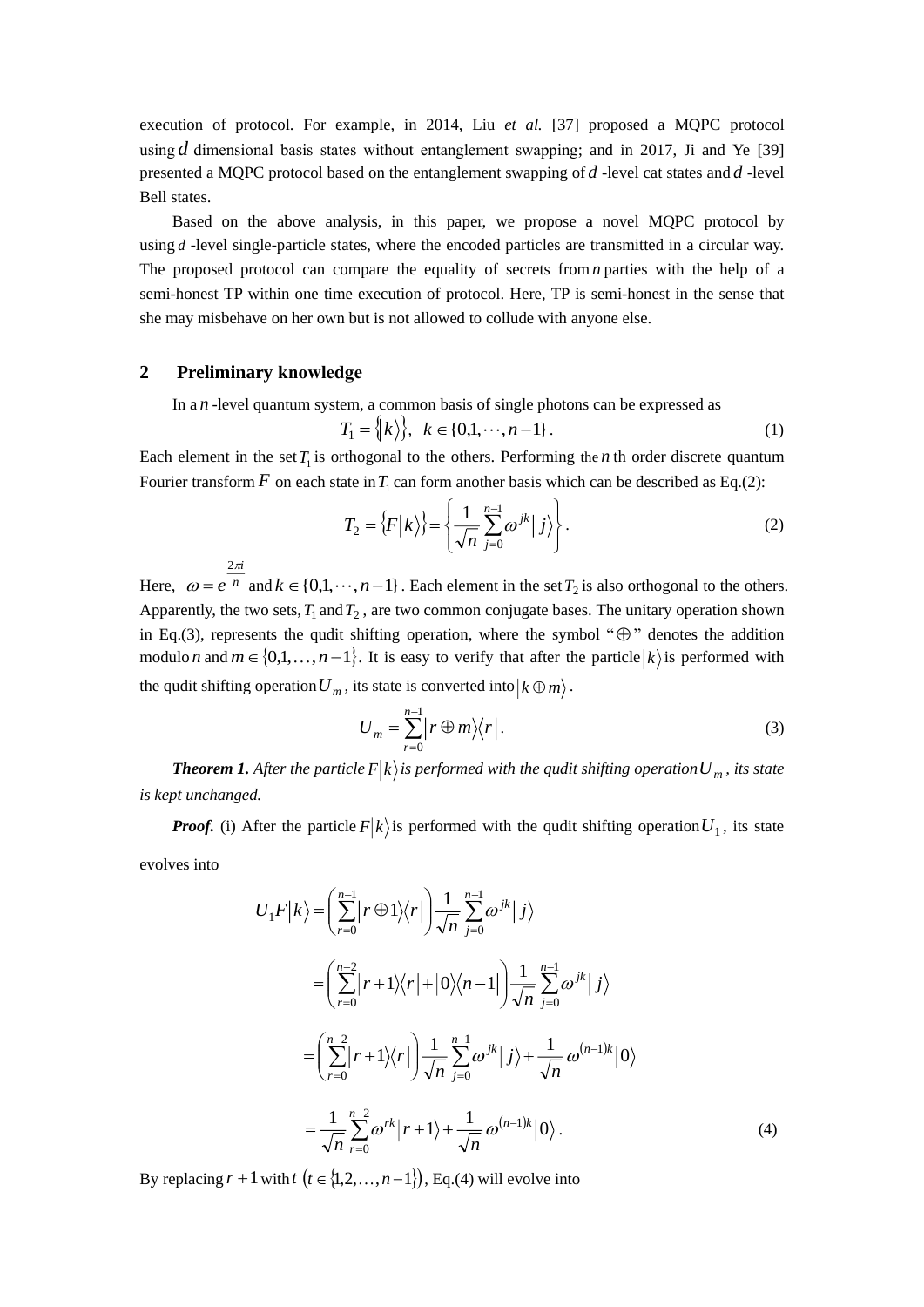$$
U_1 F|k\rangle = \frac{1}{\sqrt{n}} \sum_{t=1}^{n-1} \omega^{(t-1)k} |t\rangle + \frac{1}{\sqrt{n}} \omega^{(n-1)k} |0\rangle
$$
  
\n
$$
= \omega^{-k} \frac{1}{\sqrt{n}} \sum_{t=1}^{n-1} \omega^{tk} |t\rangle + \frac{1}{\sqrt{n}} \omega^{(n-1)k} |0\rangle
$$
  
\n
$$
= \omega^{-k} \left( \frac{1}{\sqrt{n}} \sum_{t=1}^{n-1} \omega^{tk} |t\rangle + \frac{1}{\sqrt{n}} \omega^{nk} |0\rangle \right)
$$
  
\n
$$
= \omega^{-k} \left( \frac{1}{\sqrt{n}} \sum_{t=0}^{n-1} \omega^{tk} |t\rangle \right)
$$
  
\n
$$
= \omega^{-k} F|k\rangle.
$$
 (5)

(ii) It is apparent that performing the qudit shifting operation  $U_m$  is equivalent to performing the qudit shifting operation  $U_1$  *m* times. Thus, it can be easily obtained from Eq.(5) that

$$
U_m F|k\rangle = \omega^{-mk} F|k\rangle.
$$
 (6)

It can be concluded now that after the global factor  $\omega^{-mk}$  is ignored, the qudit shifting operation  $U_m$  can not change the state of  $F|k\rangle$ .

## **3 The proposed MQPC protocol**

Now, let us give an explicit description for the proposed MQPC protocol. Suppose that there are *n* parties,  $P_1, P_2, \ldots, P_n$ , where  $P_i$  (*i*=1,2,...,*n*) has the secret  $x_i$ . The binary representation of  $x_i$  is  $(x_i^1, x_i^2, ..., x_i^L)$ ,  $(x_i^1, x_i^2, ..., x_i^L)$ , namely,  $x_i = \sum_{i=1}^{L} x_i^i 2^{L-i}$ *l l l*  $x_i = \sum_i x_i$ 1  $2^{l-1}$ , where  $x_i^l \in \{0,1\}$  $x_i^l \in \{0,1\}$  for  $l = 1,2,...,L$ . They want to determine whether all of their secrets are equal or not with the help of the semi-honest TP. TP is semi-honest in the sense that she may misbehave on her own but is not allowed to conspire with anyone else. Note that this kind of semi-honest TP belongs to the second semi-honest model of TP in Ref.[25]. TP and  $P_i$  ( $i = 1, 2, ..., n$ ) share a key sequence  $Q_i$  of length L beforehand, through a secure QKD protocol, where  $Q_i = (q_i^1, q_i^2, ..., q_i^L), q_i^l \in \{0, 1, ..., n-1\}$  $a_i^l \in \{0,1,\ldots,n-1\}$  and  $l = 1,2,\ldots,L$ . For description convenience, we use  $P_0$  to represent TP hereafter.

All participants execute the following steps together to accomplish the private comparison task.

**Step 1:**  $P_0$  prepares L single particles,  $|k_1\rangle$ ,  $|k_2\rangle$ , ...,  $|k_L\rangle$ , which are randomly chosen from the set  $T_1$ , and uses these particles to construct the particle sequence *H*. In the meanwhile,  $P_0$ prepares another L single particles,  $F|k_1\rangle$ ,  $F|k_2\rangle$ , ...,  $F|k_L\rangle$ , which are randomly chosen from the set  $T_2$ , and uses these particles to construct the particle sequence V. Here,  $k_l \in \{0,1,\ldots,n-1\}$  and  $l = 1, 2, \ldots, L$ . Then,  $P_0$  takes the particle  $|k_l\rangle$  out from sequence *H* and the particle  $F|k_l\rangle$  out from sequence V to construct the particle group  $(|k_1\rangle, F|k_1\rangle)$ , which is denoted as  $G_l^0$  for convenience. It should be noted that in each  $G_l^0$ , the positions of particles  $|k_l\rangle$  and  $F|k_l\rangle$  are random which are only known by  $P_0$ . Afterward,  $P_0$  prepares 2L decoy photons, which are randomly chosen from the set  $T_1$  or  $T_2$ , and inserts them into  $G_1^0, G_2^0, \ldots, G_L^0$  at random positions to construct the new sequence  $S_0$ . Finally,  $P_0$  sends  $S_0$  to  $P_1$ .

**Step 2:** For  $i = 1, 2, ..., n$ :

After confirming that  $P_i$  has received all particles from  $P_{i-1}$ ,  $P_{i-1}$  checks the security of the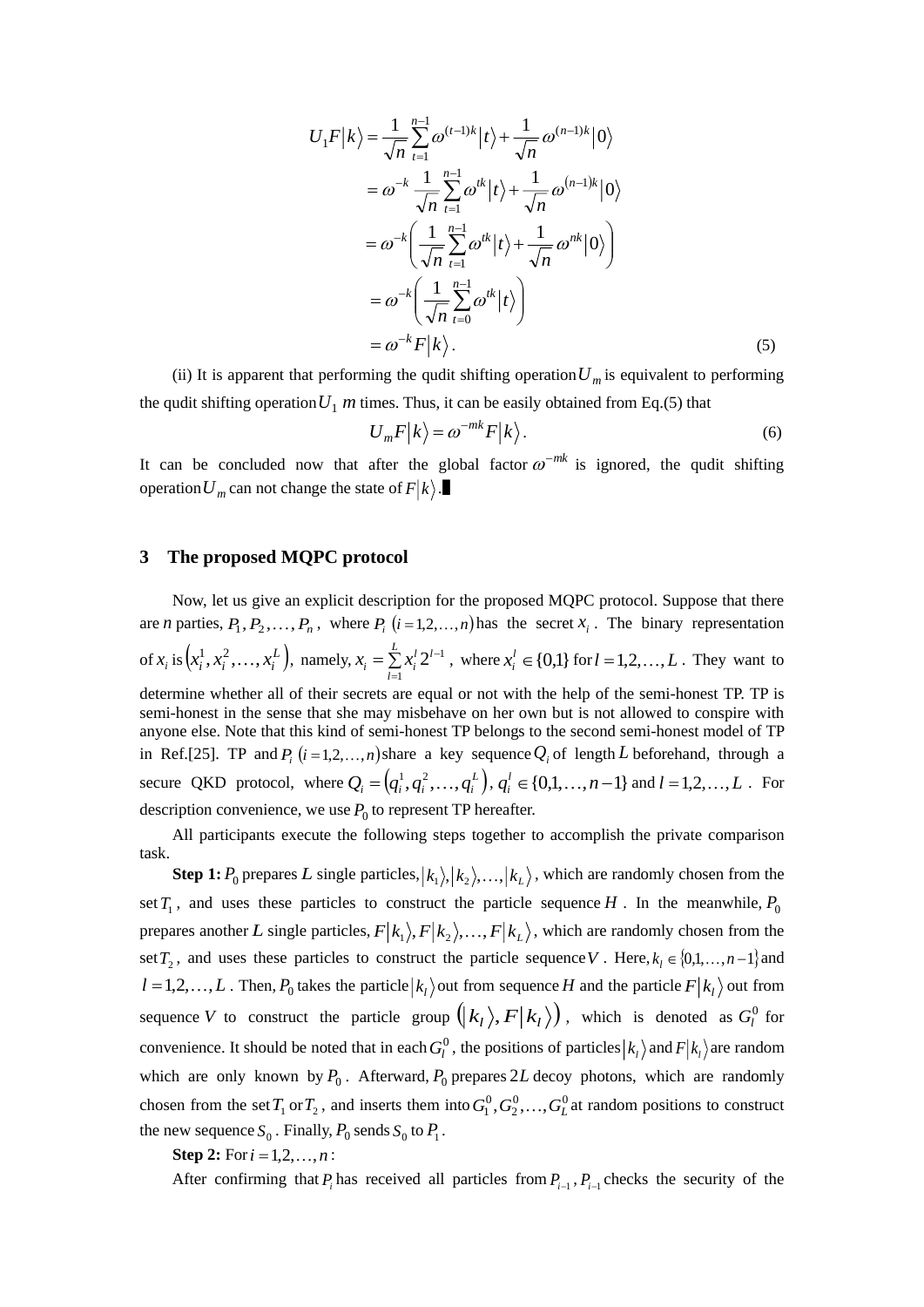transmission of  $S_{i-1}$  with  $P_i$ . Firstly,  $P_{i-1}$  announces the positions and the preparation bases of decoy photons which are chosen from the set  $T_2$ . According to the announced information,  $P_i$  uses the base  $T_2$  to measure the corresponding decoy photons and returns the measurement results to  $P_{i-1}$ . By comparing the measurement results of decoy photons with their corresponding initial prepared states,  $P_{i-1}$  can calculate the error rate. If the error rate is greater than the threshold value, the protocol will be terminated and restarted from Step 1. Otherwise,  $P_{i-1}$  tells  $P_i$  the positions and the preparation bases of decoy photons which are chosen from the set  $T_1$ . Then  $P_i$  uses the base  $T_1$  to measure the corresponding decoy photons and returns the measurement results to  $P_{i-1}$ . By comparing the measurement results of decoy photons with their corresponding initial prepared states,  $P_{i-1}$  can calculate the error rate. If the error rate is greater than the threshold value, the protocol will be terminated and restarted from Step 1; otherwise, the protocol will be proceeded.

After removing the decoy photons in  $S_{i-1}$ , in order to encode her secret binary bit  $x_i^l$  $x_i^l$ ,  $P_i$  performs the qudit shifting operation  $U_{a^l \oplus x_i^l} = \sum_{l=1}^{n-1} \left| r \oplus q_i^l \oplus q_i^l \right|$ ⊕ 1 0  $\sum_{n=1}^{n-1}$   $\cap$   $\infty$   $\infty$ *r i l*  $U_{q_i^l \oplus x_i^l} = \sum_{i=0}^{l} r \oplus q_i^l \oplus x_i^l \Bigl( \Bigl( r \Bigr)$  on the two particles  $k_l \oplus q_1^l \oplus q_2^l \oplus \ldots \oplus q_{i-1}^l \oplus x_1^l \oplus x_2^l \oplus \ldots \oplus x_{i-1}^l$  and  $F|k_l\rangle$  in  $G_l^{i-1}$ . Note that only  $P_i$  and  $P_0$  know the genuine value of  $q_i^l$ . Here,  $q_i^l \in \{0,1,\ldots,n-1\}$  and  $l=1,2,\ldots,L$ . As a result, the state of  $k_l \oplus q_1^l \oplus q_2^l \oplus ... \oplus q_{i-1}^l \oplus x_1^l \oplus x_2^l \oplus ... \oplus x_{i-1}^l$ is changed into  $k_1 \oplus q_1^1 \oplus q_2^1 \oplus ... \oplus q_i^1 \oplus x_1^1 \oplus x_2^1 \oplus ... \oplus x_i^1$ , but the state of  $F|k_1\rangle$  is kept unchanged according to Theorem 1. The sequence  $G_1^{i-1}, G_2^{i-1}, \ldots, G_L^{i-1}$  after the encoding operations of  $P_i$  is denoted as  $G_1^i, G_2^i, \ldots, G_L^i$ . Then,  $P_i$  prepares 2*L* decoy photons, which are randomly chosen from the set  $T_1$  or  $T_2$ , and inserts them into  $G_1^i, G_2^i, \ldots, G_L^i$  at random positions to construct a new sequence  $S_i$ . Finally,  $P_i$  sends  $S_i$  to  $P_{i+1}$ . It should be pointed out that  $P_n$  sends  $S_n$  to  $P_0$ .

**Step 3:** After confirming that  $P_0$  has received all particles from  $P_n$ ,  $P_n$  checks the security of the transmission of  $S_n$  with  $P_0$ . Firstly,  $P_n$  announces the positions and the preparation bases of decoy photons which are chosen from the set  $T_2$ . According to the announced information,  $P_0$  uses the base  $T_2$  to measure the corresponding decoy photons and returns the measurement results to  $P_n$ . By comparing the measurement results of decoy photons with their corresponding initial prepared states,  $P_n$  can calculate the error rate. If the error rate is greater than the threshold value, the protocol will be terminated and restarted from Step 1. Otherwise,  $P_n$  tells  $P_0$  the positions and the preparation bases of decoy photons which are chosen from the set  $T_1$ . Then  $P_0$  uses the base  $T_1$  to measure the corresponding decoy photons and returns the measurement results to  $P_n$ . By comparing the measurement results of decoy photons with their corresponding initial prepared states,  $P_n$  can calculate the error rate. If the error rate is greater than the threshold value, the protocol will be terminated and restarted from Step 1; otherwise, the protocol will be proceeded.

 $P_0$  removes the decoy photons in  $S_n$ .  $P_0$  can know the correct measuring bases of the remaining particles, as  $P_i$  ( $i = 1, 2, ..., n$ ) did not change the orders of the initial particles prepared by  $P_0$  in Step 1 when performing the qudit shifting operation to encode her secret. Then  $P_0$  uses the base  $T_2$  to measure the particles from the set  $T_2$  and compares the measurement results with their corresponding initial prepared states. If the error rate is greater than the threshold value, the protocol will be terminated and restarted from Step 1; otherwise, the protocol will be proceeded to the next step.

**Step 4:**  $P_0$ uses the base *T*1 to measure the particle  $k_l \oplus q_1^l \oplus q_2^l \oplus ... \oplus q_n^l \oplus x_1^l \oplus x_2^l \oplus ... \oplus x_n^l$ and obtains the value of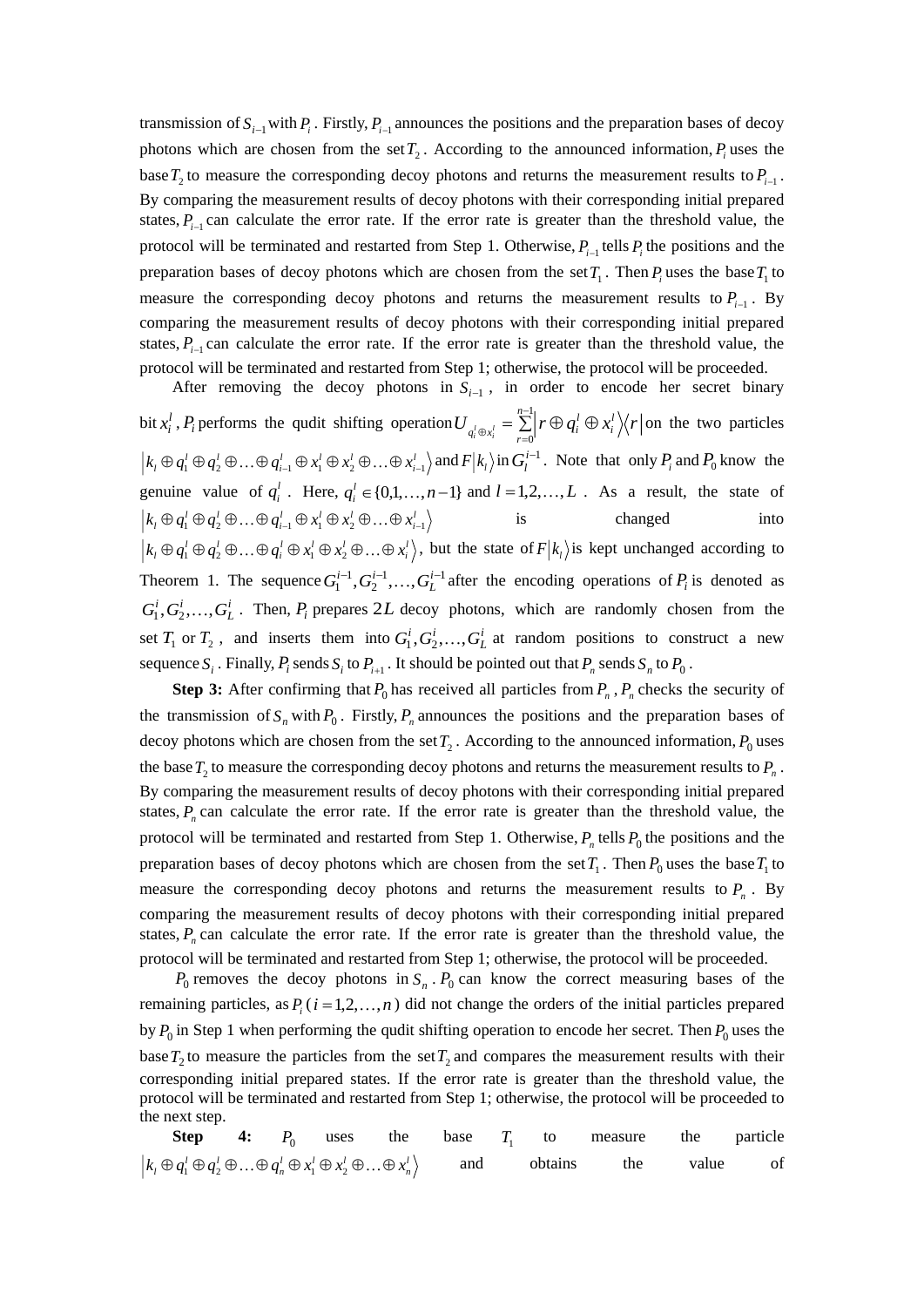$k_l \oplus q_1^l \oplus q_2^l \oplus \ldots \oplus q_n^l \oplus x_1^l \oplus x_2^l \oplus \ldots \oplus x_n^l$ . Note that  $P_0$  knows the values of  $q_1^l, q_2^l, \ldots, q_n^l$ *n*  $q_1^l, q_2^l, \ldots, q_n^l$ . Here,  $l = 1, 2, \ldots, L$ . Then  $P_0$  calculates

$$
R_{l} = q_{1}^{l} \oplus q_{2}^{l} \oplus \cdots \oplus q_{n}^{l},
$$
  
\n
$$
D_{l} = [k_{l} \oplus q_{1}^{l} \oplus q_{2}^{l} \oplus \cdots \oplus q_{n}^{l} \oplus x_{1}^{l} \oplus x_{2}^{l} \oplus \cdots \oplus x_{n}^{l} \oplus (n-k_{l}) - R_{l}] \bmod n
$$
  
\n
$$
= (x_{1}^{l} + x_{2}^{l} + \cdots + x_{n}^{l}) \bmod n
$$
  
\n
$$
= x_{1}^{l} \oplus x_{2}^{l} \oplus \cdots \oplus x_{n}^{l}.
$$
  
\n(8)

If  $D_l = 0$  for  $l = 1, 2, ..., L$ ,  $P_0$  will conclude that secrets of  $P_1, P_2, ..., P_n$  are same; otherwise, she will conclude that their secrets are not same. Finally,  $P_0$  announces the comparison result to  $P_1, P_2, \ldots, P_n$  through the classical channel.

#### **4 Analysis**

In this section, we analyze the output correctness and the security of the proposed MQPC protocol. Firstly, we show that the output of the proposed MQPC protocol is correct. Secondly, we show that both the outside attack and the participant attack are invalid to the proposed MQPC protocol.

# **4.1 Output correctness**

There are *n* parties named  $P_1, P_2, \ldots, P_n$ , where  $P_i$   $(i = 1, 2, \ldots, n)$  has a secret  $x_i$ . The binary representation of  $x_i$  is  $\left( x_i^1, x_i^2, ..., x_i^L \right)$ , namely,  $x_i = \sum L x_i^l 2^{l-1}$ =*l*  $x_i = \sum x_i^l 2^l$ 1  $2^{l-1}$ , where  $x_i^l \in \{0,1\}$  $x_i^l \in \{0,1\}$  for  $l = 1,2,...,L$ . We take the  $l^{\text{th}}$  bit of  $x_i$ , i.e.,  $x_i^l$  $x_i^i$ , for example to illustrate the output correctness. For  $i = 1, 2, ..., n$ ,  $P_i$  encodes  $x_i^l$  $x_i^l$  by performing the qudit shifting operation  $U_{a^l \oplus x^l} = \sum_{l=1}^{n-1} r \oplus q_i^l \oplus$  $\oplus x_i'$   $\qquad \qquad \underset{r=1}{\leftarrow}$ particle  $|k_1 \oplus q_1^l \oplus q_2^l \oplus ... \oplus q_{l-1}^l \oplus x_1^l \oplus x_2^l \oplus ... \oplus x_{l-1}^l$ . After all parties finish the encoding 1 0 *n r i*  $U_{q_i^l \oplus x_i^l} = \sum_{i=0}^l r \oplus q_i^l \oplus x_i^l \Big\langle r \Big|$  on the operations on the particle  $|k_1\rangle$ , its final state becomes  $|k_1 \oplus q_1^1 \oplus q_2^1 \oplus ... \oplus q_n^1 \oplus x_1^1 \oplus x_2^1 \oplus ... \oplus x_n^1 \rangle$ . Then,  $P_0$  uses the base  $T_1$  to measure it and gets the value of  $k_1 \oplus q_1^l \oplus q_2^l \oplus ... \oplus q_n^l \oplus x_1^l \oplus x_2^l \oplus ... \oplus x_n^l$ . Afterward,  $P_0$  calculates  $D_i$ . According to Eq.(8), apparently, if and only if  $x_1^i = x_2^i = \ldots = x_i^i$ *n*  $x_1^l = x_2^l = \ldots = x_n^l$ , then  $D_l = 0$ ; otherwise,  $D_l \neq 0$ . Finally,  $P_0$  publicly announces the comparison result of equality to  $P_1, P_2, \ldots, P_n$ .

Based on the above analysis, it is easy to obtain that if and only if  $D_1 = D_2 = ... = D_L = 0$ , we have  $x_1 = x_2 = \ldots = x_n$ ; otherwise,  $x_1, x_2, \ldots, x_n$  are not same. It can be concluded that the output of the proposed MQPC protocol is correct.

# **4.2 Security**

#### **4.2.1 The outside attack**

Here, we analyze the possibility for an outside eavesdropper to steal the secrets of *n* parties.

In the proposed MQPC protocol, there are the qudit transmissions via quantum channels in Steps 1 and 2. An outside eavesdropper may utilize these qudit transmissions to obtain something useful about the secrets of *n* parties through launching some famous attacks such as the intercept-resend attack, the measure-resend attack and the entangle-measure attack. However, these steps use the decoy photon technique [44,45] to ensure the security of qudit transmissions. This kind of eavesdropping check method can be considered as a variant of its counterpart of the BB84 protocol [1] which has been proven to be unconditionally secure [46]. The effectiveness of decoy photon technology within 2-level quantum system against the intercept-resend attack, the measure-resend attack and the entangle-measure attack has been validated in detail in Refs.[47,48].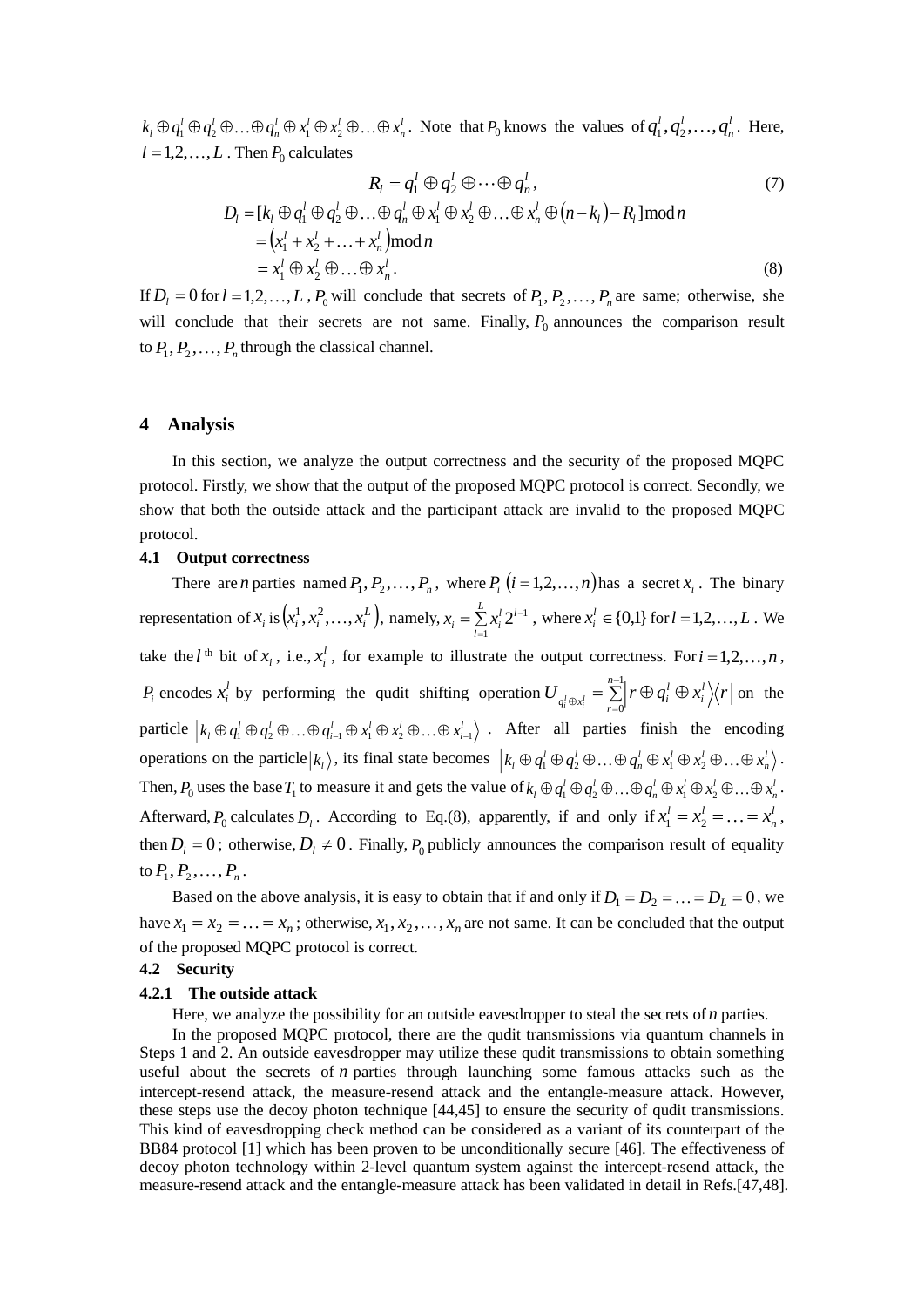It is straightforward that the decoy photon technology within  $n$ -level quantum system is also effective against these famous attacks. Therefore, an outside eavesdropper cannot obtain something useful about the secrets without being discovered by the eavesdropping check processes in Steps 2 and 3.

In Step 4,  $P_0$  announces the comparison result of equality. Even though an outside eavesdropper may hear of it, this information is still useless for her to get the secrets.

In addition, it needs to be pointed out that in order to resist the invisible photon eavesdropping Trojan horse attack [49], the receiver should insert a filter in front of her devices to filter out the photon signal with an illegitimate wavelength [50,51]. Moreover, in order to resist the delay-photon Trojan horse attack [50,52], the receiver should employ a photon number splitter (PNS:50/50) to split each sample quantum signal into two pieces and measure the signals after the PNS with proper measuring bases [50,51]. If the multiphoton rate is unreasonably high, this attack will be detected.

#### **4.2.2 The participant attack**

In 2007, Gao *et al*. [53] pointed out for the first time that a dishonest participant's attack is generally more powerful and should be paid more attention to. Hereafter, this kind of attack is always called as the participant attack, and has aroused much interest in the cryptanalysis of quantum crytography [54-56]. In this subsection, we consider two cases of participant attack. On one hand, we analyze the attack from one or more dishonest parties; and on the other hand, we analyze the participant attack from semi-honest  $P_0$ .

#### **Case 1: The participant attack from one or more dishonest parties.**

This case involves two situations. One is that one dishonest party wants to extract other parties'secrets; and the other one is that two or more dishonest parties conclude together to extract other parties'secrets.

# **(a) The participant attack from one dishonest party**

In the proposed MQPC protocol,  $P_i$  ( $i = 1, 2, ..., n$ ) receives particles from  $P_{i-1}$  and sends particles to  $P_{i+1}$ . It should be pointed out that  $P_n$  sends particles to  $P_0$ . Without loss of generality, in this situation, we suppose that  $P_2$  is the only dishonest party who wants to steal other parties' secrets.

Firstly, consider the circumstance that  $P_2$  wants to extract the secret of  $P_1$ . After the eavesdropping check processes between  $P_1$  and  $P_2$ , in order to extract the secret of  $P_1$ ,  $P_2$  removes the decoy photons first, then measures the remaining particles  $\vert k_1 \oplus q_1^l \oplus x_1^l \rangle$  ( $l = 1, 2, ..., L$ ) and  $F|k_1\rangle$  in her hand with the base  $T_1$ . However,  $P_2$  still cannot obtain  $x_1^l$  because of the following aspects: on one hand, she has no knowledge about the genuine orders of particles  $|k_i \oplus q_1^i \oplus x_1^i\rangle$  and  $F|k_i\rangle$ ; and on the other hand, she still cannot know the values of  $k_l$  and  $q_1^l$ . More seriously, she will inevitably be caught by  $P_0$  during the final eavesdropping check process of Step 3, because her attack alters the state of particle  $F|k_1\rangle$ . Thus,  $P_2$  cannot extract the secret of  $P_1$ .

Secondly, consider the circumstance that  $P_2$  wants to extract the secret of  $P_3$ . In order to extract the secret of  $P_3$ ,  $P_2$  may take the following actions:  $P_2$  prepares fake particles with the base  $T_1$  and sends  $P_3$  these fake ones instead of those from  $P_1$ ; and after  $P_3$  finishes encoding her secret,  $P_2$  intercepts the particles from  $P_3$  to  $P_4$ , measures them with the base  $T_1$  and sends the measured particles to  $P_4$ . However,  $P_2$  still cannot get the secret of  $P_3$ , as she has no knowledge about the positions of her fake particles in the particle sequence from  $P_3$  to  $P_4$ . More seriously, her attack will be detected by the eavesdropping check processes performed by  $P_3$  and  $P_4$ , as her attack inevitably alters the states of decoy photons from the set  $T_2$  produced by  $P_3$ . Thus,  $P_2$  cannot extract the secret of  $P_3$ .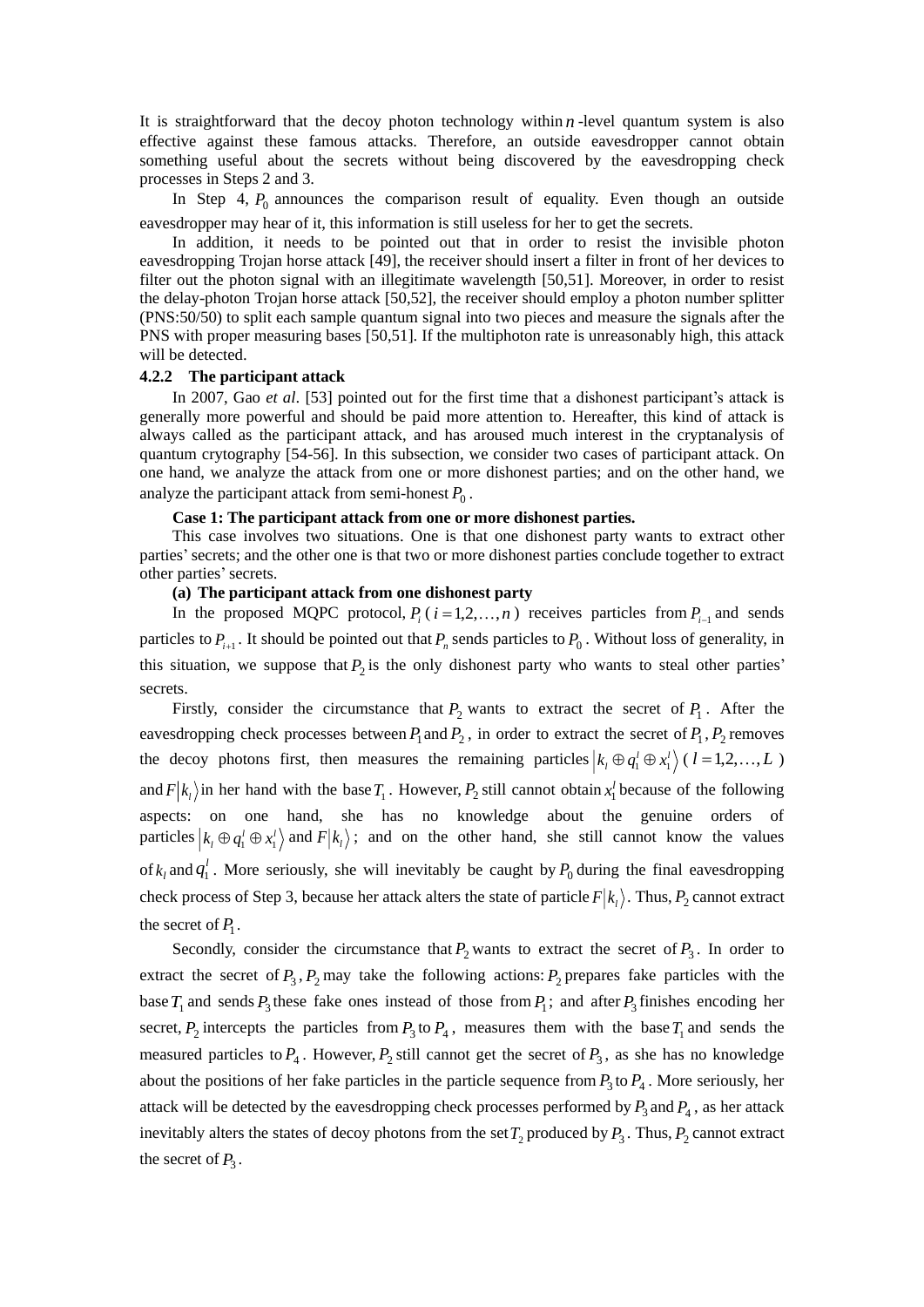Thirdly, consider the circumstance that  $P_2$  wants to extract the secret of  $P_j$  ( $j \neq 1$  and  $j \neq 3$ ). In the proposed MQPC protocol, there is not any particle directly transmitted between  $P_2$  and  $P_j$ . In order to obtain the secret of  $P_j$ ,  $P_2$  may try to launch her attacks on the transmitted particles from  $P_j$  to  $P_{j+1}$ . In this way, she essentially acts as an outside eavesdropper. As analyzed in Sect.4.2.1, she will inevitably be caught, as she has no knowledge about the positions and the preparation bases of transmitted decoy photons prepared by  $P_j$ . Thus,  $P_2$  cannot extract the secret of  $P_j$ .

It can be concluded now that one dishonest party cannot obtain other parties'secrets.

#### **(b)The participant attack from two or more dishonest parties**

When the number of dishonest parties concluding together is  $n-1$ , the extreme case of the participant attack from two or more dishonest parties arise, as in this case, the union of dishonest parties becomes the most powerful.

Firstly, consider the circumstance that  $P_2, P_3, \ldots, P_n$  collude together to get the secret of the honest  $P_1$ . After the eavesdropping check processes with  $P_1$ , in order to extract the secret of  $P_1$ , they remove the decoy photons first, then measure the remaining particles  $k_l \oplus q_1^l \oplus x_1^l$  $(l = 1, 2, \ldots, L)$  and  $F|k_l\rangle$  with the base  $T_1$ . However, they still cannot obtain  $x_l^l$  because they have no knowledge about the genuine orders of particles  $|k_1 \oplus q_1^l \oplus x_1^l\rangle$  and  $F|k_1\rangle$  and the values of  $k_l$  and  $q_1^l$ . More seriously, they will inevitably be caught by  $P_0$  during the final eavesdropping check process of Step 3, because their attack alters the state of particle  $F|k_1\rangle$ . Thus,  $P_2, P_3, \ldots, P_n$ cannot extract the secret of  $P_1$ .

Secondly, consider the circumstance that  $P_1, P_2, \ldots, P_{n-1}$  collude together to get the secret of the honest  $P_n$ . In this circumstance,  $P_1, P_2, \ldots, P_{n-1}$  prepare fake particles with the base  $T_1$  and send  $P_n$  these fake ones instead of those from  $P_0$ ; and after  $P_n$  finishes encoding her secret, they intercept the particles from  $P_n$  to  $P_0$ , measure them with the base  $T_1$  and send the measured particles to  $P_0$ . However, they still cannot get the secret of  $P_n$ , as they have no knowledge about the positions of their fake particles in the particle sequence from  $P_n$  to  $P_0$ . More seriously, their attack will be detected by the eavesdropping check processes performed by  $P_n$  and  $P_0$ , as their attack inevitably alters the states of decoy photons from the set  $T_2$  produced by  $P_n$ . Thus,  $P_1, P_2, \ldots, P_{n-1}$ cannot extract the secret of *Pn* .

Thirdly, consider the circumstance that  $P_1, \ldots, P_{m-1}, P_{m+1}, \ldots, P_n$  collude together to get the secret of the honest  $P_m$ , where  $m = 2,3,...,n-1$ . In this circumstance, they prepare fake particles with the base  $T_1$  and send  $P_m$  these fake ones instead of those from  $P_0$ ; after  $P_m$  finishes encoding her secret,  $P_m$  sends the encoded particles together with her prepared decoy photons to  $P_{m+1}$ ; after the eavesdropping check processes with  $P_m$ , they remove the decoy photons, use the base  $T_1$  to measure the remaining particles and get the qudit shifting operations of  $P_m$ ; hereafter, they perform the same qudit shifting operations as  $P_m$  on the particles from  $P_0$ , and send these particles to  $P_0$  together with their prepared decoy photons. In this way, they can obtain the value of  $q_m^l \oplus x_r^l$ *m*  $q_m^l$   $\oplus x$  $(l = 1, 2, \dots, L)$ , and this attack will not be detected by  $P_0$ . However, this information is still helpless for them to obtain  $x'$  $x_m^l$ , as they have no knowledge about  $q_m^l$ . As a result,  $P_1, \ldots, P_{m-1}, P_{m+1}, \ldots, P_n$  cannot extract the secret of  $P_m$ . Thus, the dishonest  $P_1, \ldots, P_{m-1}, P_{m+1}, \ldots, P_n$ cannot obtain the secret of  $P_m$ .

It can be concluded now that the *<sup>n</sup>* <sup>−</sup>1 dishonest parties cannot obtain the secret of the left one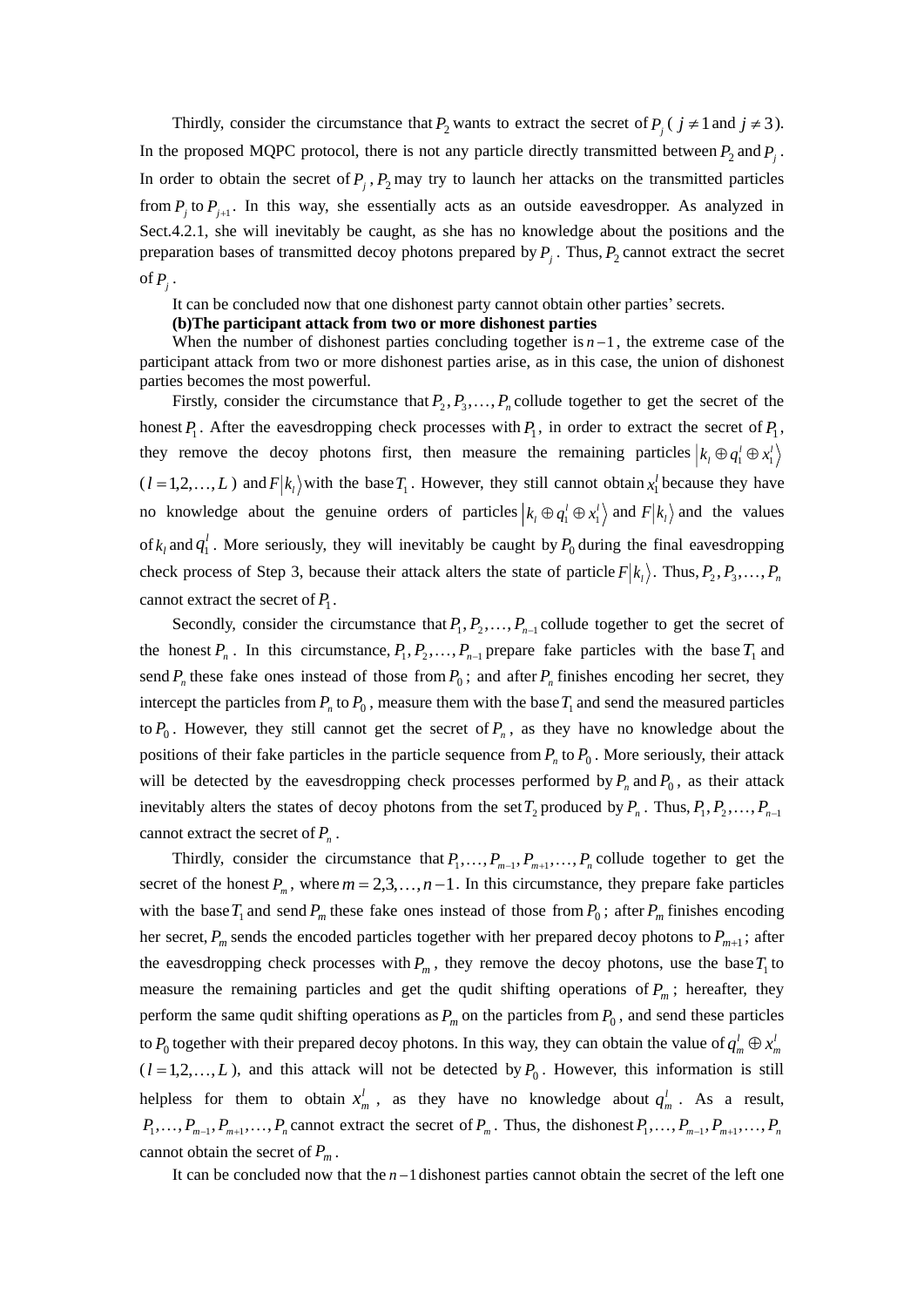party.

# **Case 2: The participant attack from semi-honest**  $P_0$

In the proposed MQPC protocol,  $P_0$  may perform any possible attack except colluding with any party.

Firstly, consider the circumstance that  $P_0$  wants to extract the secret of  $P_1$ . In order to extract the secret of  $P_1$ ,  $P_0$  may take the following actions:  $P_0$  sends her normally prepared particles to  $P_1$ ; and after  $P_1$  finishes encoding her secret,  $P_0$  intercepts the particles from  $P_1$  to  $P_2$ , measures them with the base  $T_1$  and sends the measured particles to  $P_2$ . However,  $P_0$  still cannot get the secret of  $P_1$ , as she has no knowledge about the positions of her prepared particles in the particle sequence from  $P_1$  to  $P_2$ . More seriously, her attack will be detected by the eavesdropping check processes performed by  $P_1$  and  $P_2$ , as her attack inevitably alters the states of decoy photons from the set  $T_2$  produced by  $P_1$ . Thus,  $P_0$  cannot extract the secret of  $P_1$ .

Secondly, consider the circumstance that  $P_0$  wants to extract the secret of  $P_r$ , where  $r = 2,3,...,n-1$ . In the proposed MQPC protocol, there is not any particle directly transmitted between  $P_0$  and  $P_r$ . In order to obtain the secret of  $P_r$ ,  $P_0$  may try to launch her attacks on the transmitted particles from  $P_r$  to  $P_{r+1}$ . In this way, she essentially acts as an outside eavesdropper. As analyzed in Sect.4.2.1, she will inevitably be caught, as she has no knowledge about the positions and the preparation bases of transmitted decoy photons prepared by  $P_r$ . Thus,  $P_0$  cannot extract the secret of *Pr* .

Thirdly, consider the circumstance that  $P_0$  wants to extract the secret of  $P_n$ . After the eavesdropping check processes in Step 3, in order to extract the secret of  $P_n$ ,  $P_0$  measures the remaining particle  $k_l \oplus q_1^l \oplus q_2^l \oplus ... \oplus q_n^l \oplus x_1^l \oplus x_2^l \oplus ... \oplus x_n^l$   $(l = 1, 2, ..., L)$  in her hand with the base  $T_1$  to get the value of  $k_1 \oplus q_1^l \oplus q_2^l \oplus ... \oplus q_n^l \oplus x_1^l \oplus x_2^l \oplus ... \oplus x_n^l$ . Although  $P_0$  also knows the values of  $k_l$  and  $q_1^l, q_2^l, \ldots, q_l^l$  $q_1^l, q_2^l, \ldots, q_n^l$ , this information is still helpless for her to obtain the value of  $x_n^l$ . Thus,  $P_0$  cannot extract the secret of  $P_n$ .

It can be concluded now that  $P_0$  has no knowledge about the secret of each party. Note that  $P_0$  knows the comparison result of equality.

#### **5 Discussion and conclusion**

We compare the proposed MQPC protocol with the MQPC protocols of Refs.[36-43] after ignoring the security check processes. Table 1 summarizes the performance of these protocols. Note that there are two MQPC protocols in Ref.[38], which are represented by Ref.[38]-A and Ref.[38]-B here, respectively. Likewise, there are two MQPC protocols in Ref.[43], which are represented by Ref.[43] with two TPs and Ref.[43] with one TP here, respectively.

In summary, in this paper, we propose a novel MQPC protocol for equality comparison by using *n*-level single-particle states, where the encoded particles are transmitted in a circular way. Here, *n* parties employ the qudit shifting operation to encode their private secrets and can compare the equality of their private secrets within one time execution of protocol. We validate in detail that the proposed MQPC protocol can overcome both the outside attack and the participant attack. Specially, each party has no access to other parties' secrets; and TP has no chance to know each party's secret either.

| Table   |             | Comparison between the proposed MOPC protocol and the MOPC<br>$[36-42]$<br>C protocols of Refs.[ |        |            |                      |            |        |           |  |  |
|---------|-------------|--------------------------------------------------------------------------------------------------|--------|------------|----------------------|------------|--------|-----------|--|--|
| Juantum | Juantum     | Juantum                                                                                          | Number | Ouantum    | Type of<br><b>TD</b> | comparison | Pre-   | Number of |  |  |
| state   | measurement | measurement                                                                                      | Οİ     | technology |                      | of size    | shared | times to  |  |  |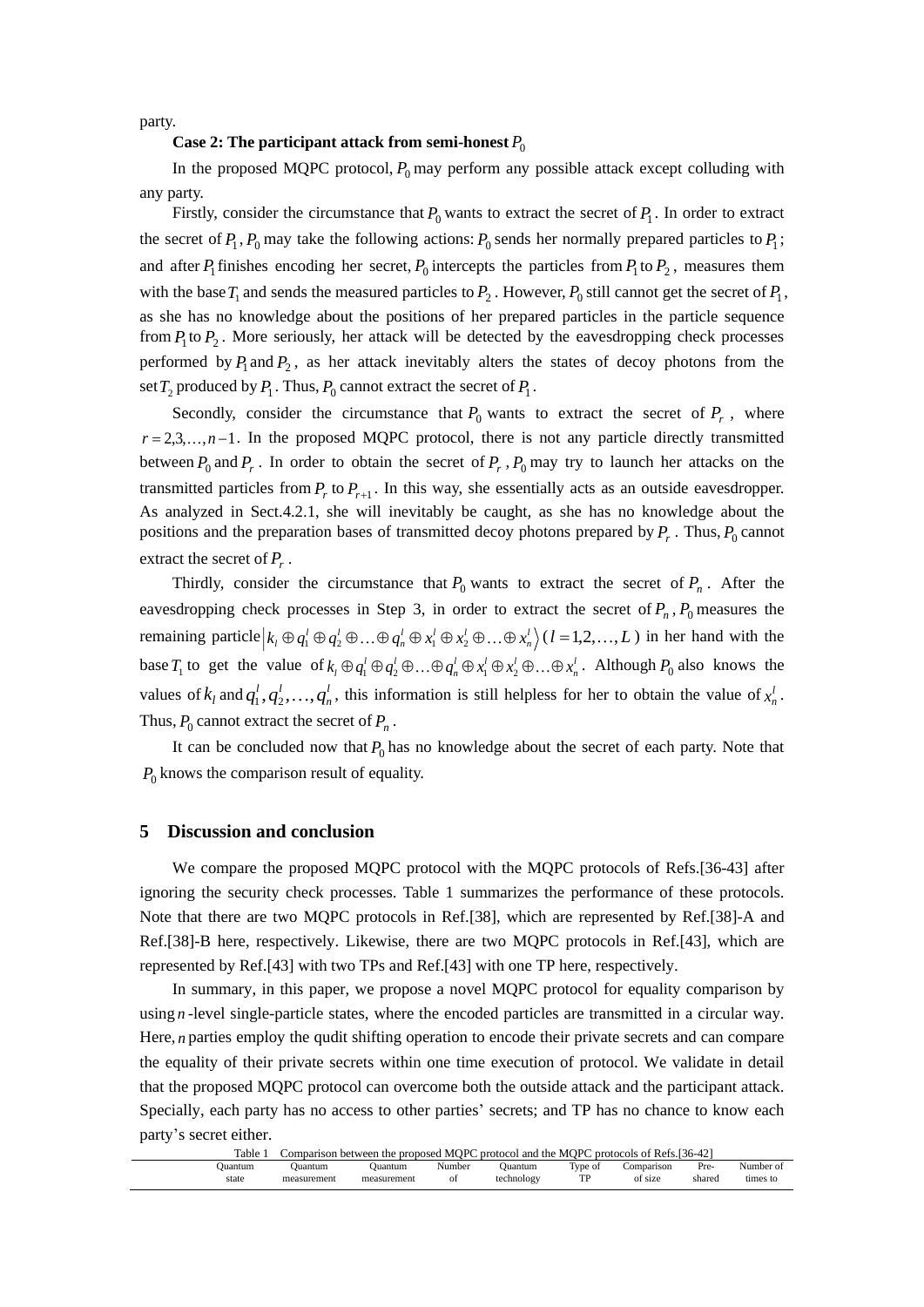|                                                          |                                                                                                           | for TP                                                       | for parties                                                    | parties          | used                                                                                                         |                                                    | relation | QKD<br>key | compare<br>$\boldsymbol{n}$<br>parties |
|----------------------------------------------------------|-----------------------------------------------------------------------------------------------------------|--------------------------------------------------------------|----------------------------------------------------------------|------------------|--------------------------------------------------------------------------------------------------------------|----------------------------------------------------|----------|------------|----------------------------------------|
| The<br>protocol of<br>Ref.[36]                           | $n$ -particle<br>GHZ class<br>state                                                                       | No                                                           | single-particle<br>measurement                                 | $\boldsymbol{n}$ | The<br>entanglement<br>correlation<br>among<br>different<br>particles from<br>one quantum                    | The first<br>kind of<br>semi-<br>honest<br>TP      | No       | No         | $\mathbf{1}$                           |
| The<br>protocol of<br>Ref.[37]                           | $d$ -level<br>$n$ -particle<br>entangled<br>state                                                         | $d$ -level<br>single-particle<br>measurement                 | No                                                             | $\boldsymbol{n}$ | entangled state<br>Quantum<br>fourier<br>transform and<br>unitary<br>operation                               | The first<br>kind of<br>semi-<br>honest<br>TP      | No       | No         | $\mathbf{1}$                           |
| The<br>protocol of<br>Ref.[38]-A                         | $d$ -level<br>$n$ -particle<br>entangled<br>state and<br>$d$ -level<br>two-particle<br>entangled<br>state | $d$ -level<br>single-particle<br>measurement                 | $d$ -level<br>single-particle<br>measurement                   | $\boldsymbol{n}$ | Quantum<br>fourier<br>transform                                                                              | The<br>second<br>semi-<br>honest<br>model of<br>TP | No       | No         | $\mathbf{1}$                           |
| The<br>protocol of<br>Ref.[38]-B                         | $d$ -level<br>two-particle<br>entangled<br>state                                                          | $d$ -level<br>two-particle<br>collective<br>measurement      | No                                                             | $\boldsymbol{n}$ | Unitary<br>operation                                                                                         | The<br>second<br>semi-<br>honest<br>model of<br>TP | No       | Yes        | 1                                      |
| The<br>protocol of<br>Ref.[39]                           | $d$ -level<br>$n+1$<br>-particle cat<br>state and<br>$d$ -level<br>two-particle                           | $d$ -level<br>$n+1$<br>-particle cat<br>state<br>measurement | $d$ -level<br>two-particle<br><b>Bell</b> state<br>measurement | $\boldsymbol{n}$ | Quantum<br>entanglement<br>swapping and<br>unitary<br>operation                                              | The<br>second<br>semi-<br>honest<br>model of<br>TP | No       | No         | 1                                      |
| The<br>protocol of<br>Ref.[40]                           | <b>Bell</b> state<br>$d$ -level<br>$l$ -particle<br>entangled<br>state                                    | No                                                           | $d$ -level<br>single-particle<br>measurement                   | $\boldsymbol{n}$ | The<br>entanglement<br>correlation<br>among<br>different<br>particles from<br>one quantum                    | The<br>second<br>semi-<br>honest<br>model of<br>TP | Yes      | Yes        | 1                                      |
| The<br>protocol of<br>Ref.[41]                           | $d$ -level<br>$n$ -particle<br>GHZ state<br>and $l$ -level<br>$n$ -particle<br>GHZ state                  | $d$ -level<br>single-particle<br>measurement                 | $d$ -level<br>single-particle<br>measurement                   | $\boldsymbol{n}$ | entangled state<br>Unitary<br>operation                                                                      | The<br>second<br>semi-<br>honest<br>model of<br>TP | Yes      | No         | 1                                      |
| The<br>protocol of<br>Ref.[42]                           | $n$ -particle<br>GHZ state                                                                                | No                                                           | single-particle<br>measurement                                 | $\boldsymbol{n}$ | The<br>entanglement<br>correlation<br>among<br>different<br>particles from<br>one quantum<br>entangled state | The<br>second<br>semi-<br>honest<br>model of<br>TP | No       | No         | 1                                      |
| The<br>protocol of<br>Ref.[43]<br>with two<br><b>TPs</b> | $d$ -level<br>single-<br>particle state                                                                   | $d$ -level<br>single-particle<br>measurement                 | No                                                             | $\boldsymbol{n}$ | Unitary<br>operation                                                                                         | The<br>second<br>semi-<br>honest<br>model of<br>TP | Yes      | Yes        | 1                                      |
| The<br>protocol of<br>Ref.[43]<br>with one TP            | $d$ -level<br>single-<br>particle state                                                                   | $d$ -level<br>single-particle<br>measurement                 | No                                                             | $\boldsymbol{n}$ | Unitary<br>operation                                                                                         | The<br>second<br>semi-<br>honest<br>model of<br>TP | Yes      | Yes        | $\mathbf{1}$                           |
| The<br>proposed<br><b>MQPC</b><br>protocol               | $n$ -level<br>single-<br>particle state                                                                   | $n$ -level<br>single-particle<br>measurement                 | No                                                             | $\boldsymbol{n}$ | Unitary<br>operation                                                                                         | The<br>second<br>semi-<br>honest<br>model of<br>TP | No       | Yes        | $\mathbf{1}$                           |

# **Acknowledgments**

Funding by the Natural Science Foundation of Zhejiang Province (Grant No.LY18F020007) is gratefully acknowledged.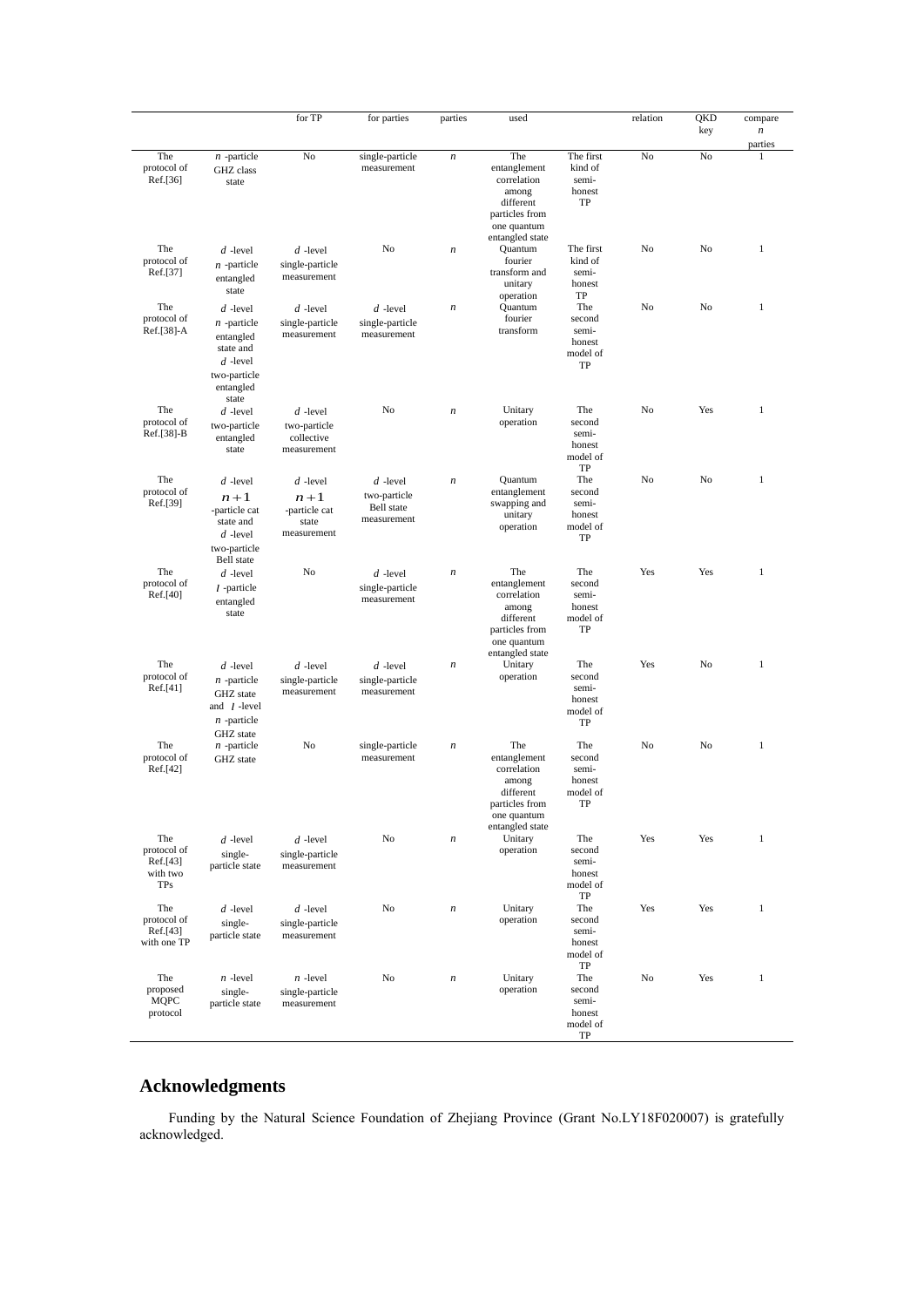## **References**

- [1] Bennett, C.H., Brassard, G.: Quantum cryptography: public key distribution and coin tossing. In:Proceedings of the IEEE International Conference on Computers, Systems and Signal Processing,Bangalore. pp.175-179 (1984)
- [2] Ekert, A.K.: Quantum cryptography based on bells theorem. Phys Rev Lett 67(6), 661-663 (1991)
- [3] Bennett, C.H.: Quantum cryptography using any two nonorthogonal states. Phys Rev Lett 68(21), 3121-3124 (1992)
- [4] Cabello, A.: Quantum key distribution in the Holevo limit. Phys Rev Lett 85(26), 5635 (2000)
- [5] Hwang, W.Y.: Quantum key distribution with high loss: toward global secure communication. Phys Rev Lett 91(5), 057901 (2003)
- [6] Li, X.H., Deng, F.G., Zhou, H.Y.: Efficient quantum key distribution over a collective noise channel. Phys Rev A 78(2), 022321 (2008)
- [7] Zhang, C.M., Song, X.T., Treeviriyanupab, P., et al.: Delayed error verification in quantum key distribution. Chin Sci Bull 59(23), 2825-2828 (2014)
- [8] Deng, F.G., Long, G.L., Liu, X.S.: Two-step quantum direct communication protocol using the Einstein-Podolsky-Rosen pair block. Phys Rev A 68(4), 042317 (2003)
- [9] Gu, B., Huang, Y.G., Fang, X., Zhang, C.Y.: A two-step quantum secure direct communication protocol with hyperentanglement. Chin Phys B 20(10), 100309 (2011)
- [10] Wang, J., Zhang, Q., Tang, C.J.: Quantum secure direct communication based on order rearrangement of single photons. Phys Lett A 358(4), 256-258 (2006)
- [11] Chong, S.K., Hwang, T.: The enhancement of three-party simultaneous quantum secure direct communication scheme with EPR pairs. Opt Commun 284(1), 515-518 (2011)
- [12] Hillery, M., Buzek, V., Berthiaume, A.: Quantum secret sharing. Phys Rev A 59(3), 1829-1834 (1999)
- [13] Karlsson, A., Koashi, M., Imoto, N.: Quantum entanglement for secret sharing and secret splitting. Phys Rev A 59(1), 162-168 (1999)
- [14] Cleve, R., Gottesman, D., Lo, H.K.: How to share a quantum secret. Phys Rev Lett 83(3), 648-651(1999)
- [15] Gottesman, D. : Theory of quantum secret sharing. Phys Rev A 61(4), 042311 (2000) [16] Li, Y., Zhang, K., Peng, K.: Multiparty secret sharing of quantum information based on entanglement
- swapping. Phys Lett A 324(5), 420-424 (2004)
- [17] Deng, F.G., Long, G.L., Zhou, H.Y.: An efficient quantum secret sharing scheme with Einstein-Podolsky-Rosen pairs. Phys Lett A 340(1-4), 43-50 (2005)
- [18] Keet, A., Fortescue, B., Markham, D., et al.: Quantum secret sharing with qudit graph states. Phys Rev A 82(6), 062315 (2010)
- [19] Yao, A.C.: Protocols for secure computations. In: Proceedings of 23rd IEEE Symposium on Foundations of Computer Science (FOCS'82), Washington, DC, p.160 (1982)
- [20] Boudot, F., Schoenmakers, B., Traore, J.: A fair and efficient solution to the socialist millionaires' problem. Discret Appl Math 111(1-2), 23-36 (2001)
- [21] Lo, H.K.: Insecurity of quantum secure computations. Phys Rev A 56(2), 1154-1162 (1997)
- [22] Yang, Y.G., Wen, Q.Y.: An efficient two-party quantum private comparison protocol with decoy photons and two-photon entanglement. J Phys A Math Theor 42, 055305 (2009)
- [23] Chen, X.B., Xu, G., Niu, X.X., Wen, Q.Y., Yang, Y.X.: An efficient protocol for the private comparison of equal information based on the triplet entangled state and single-particle measurement. Opt Commun 283, 1561 (2010)
- [24] Tseng, H.Y., Lin, J., Hwang, T.: New quantum private comparison protocol using EPR pairs. Quantum Inf Process 11, 373-384 (2012)
- [25] Yang, Y.G., Xia, J., Jia, X., Zhang, H.: Comment on quantum private comparison protocols with a semi-honest third party. Quantum Inf Process 12, 877-885 (2013)
- [26] Chen, X.B., Su, Y., Niu, X.X., Yang, Y.X.: Efficient and feasible quantum private comparison of equality against the collective amplitude damping noise. Quantum Inf Process 13, 101-112 (2014)
- [27] Zi, W., Guo, F.Z., Luo, Y., Cao, S.H., Wen, Q.Y.: Quantum private comparison protocol with the random rotation. Int J Theor Phys 52, 3212-3219 (2013)
- [28] Liu, W., Wang, Y.B., Cui, W.: Quantum private comparison protocol based on Bell entangled states. Commun Theor Phys 57, 583-588 (2012)
- [29] Li, J., Zhou, H.F., Jia, L., Zhang, T.T.: An efficient protocol for the private comparison of equal information based on four-particle entangled W state and Bell entangled states swapping. Int J Theor Phys 53(7), 2167- 2176 (2014)
- [30] Liu, X.T., Zhang, B., Wang, J., Tang, C.J., Zhao, J.J.: Differential phase shift quantum private comparison. Quantum Inf Process 13, 71-84 (2014)
- [31] Sun, Z.W., Long, D.Y.: Quantum private comparison protocol based on cluster states. Int J Theor Phys 52, 212-218 (2013)
- [32] Lin, S., Guo, G.D., Liu, X.F.: Quantum private comparison of equality with χ-type entangled states. Int J Theor Phys 52, 4185-4194 (2013)
- [33] Zhang, W.W., Li, D., Li, Y.B.: Quantum private comparison protocol with W States. Int J Theor Phys 53(5), 1723-1729 (2014)
- [34] Wang, C., Xu, G., Yang, Y.X.: Cryptanalysis and improvements for the quantum private comparison